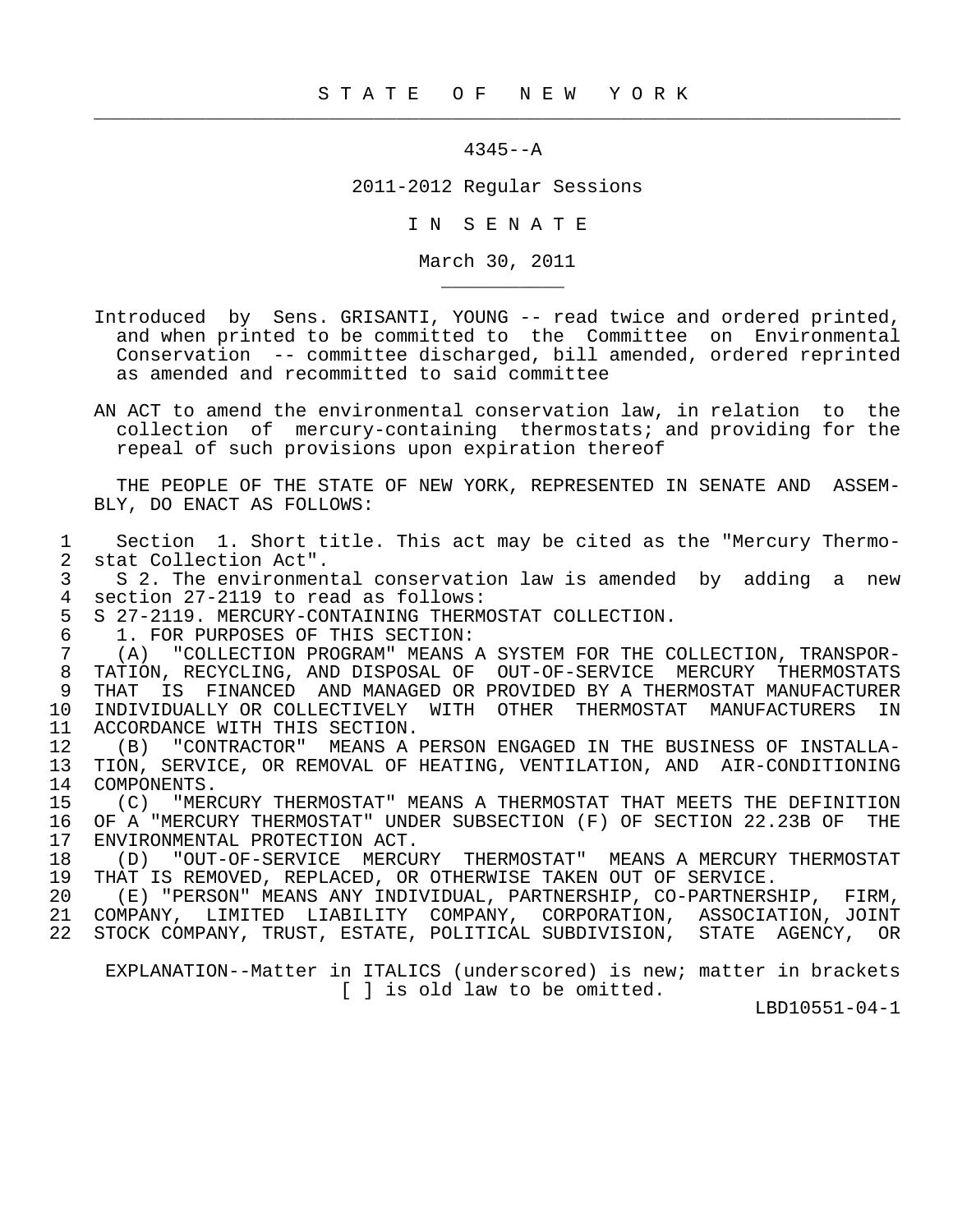2 ASSIGNS.<br>3 (F) "

1 ANY OTHER LEGAL ENTITY, OR ITS LEGAL REPRESENTATIVES, AGENTS, OR<br>2 ASSIGNS. 3 (F) "QUALIFIED CONTRACTOR" MEANS A PERSON ENGAGED IN THE BUSINESS OF 4 INSTALLATION, SERVICE, OR REMOVAL OF HEATING, VENTILATION, AND AIR-CON- 5 DITIONING COMPONENTS WHO EMPLOYS SEVEN OR MORE SERVICE TECHNICIANS OR<br>6 INSTALLERS OR WHO IS LOCATED IN AN AREA OUTSIDE OF AN URBAN AREA, AS 6 INSTALLERS OR WHO IS LOCATED IN AN AREA OUTSIDE OF AN URBAN AREA, AS<br>7 DEFINED BY THE UNITED STATES BUREAU OF THE CENSUS. 7 DEFINED BY THE UNITED STATES BUREAU OF THE CENSUS.<br>8 (G) "OUALIFIED LOCAL GOVERNMENT AUTHORITIES" MEAL 8 (G) "QUALIFIED LOCAL GOVERNMENT AUTHORITIES" MEANS HOUSEHOLD HAZARDOUS 9 WASTE FACILITIES, SOLID WASTE MANAGEMENT AGENCIES, ENVIRONMENTAL MANAGE-

10 MENT AGENCIES, OR DEPARTMENTS OF PUBLIC HEALTH.<br>11 (H) "THERMOSTAT MANUFACTURER" MEANS A PERSON 11 (H) "THERMOSTAT MANUFACTURER" MEANS A PERSON WHO OWNS OR OWNED A NAME<br>12 BRAND OF ONE OR MORE MERCURY THERMOSTATS SOLD IN THE STATE. 12 BRAND OF ONE OR MORE MERCURY THERMOSTATS SOLD IN THE STATE.<br>13 (I) "THERMOSTAT RETAILER" MEANS A PERSON WHO SELLS THERMO

 13 (I) "THERMOSTAT RETAILER" MEANS A PERSON WHO SELLS THERMOSTATS OF ANY 14 KIND PRIMARILY TO HOMEOWNERS OR OTHER NONPROFESSIONALS THROUGH ANY SALE 15 OR DISTRIBUTION MECHANISM, INCLUDING, BUT NOT LIMITED TO, SALES USING 16 THE INTERNET OR CATALOGS. A THERMOSTAT RETAILER THAT MEETS THE DEFI- 17 NITION OF THERMOSTAT WHOLESALER SHALL BE CONSIDERED A THERMOSTAT WHOLE-<br>18 SALER. 18 SALER.<br>19 (J)

 19 (J) "THERMOSTAT WHOLESALER" MEANS A PERSON WHO IS ENGAGED IN THE 20 DISTRIBUTION AND WHOLESALE SELLING OF HEATING, VENTILATION, AND AIR-CON- 21 DITIONING COMPONENTS, INCLUDING, BUT NOT LIMITED TO, THERMOSTATS, TO 22 CONTRACTORS, AND WHOSE TOTAL WHOLESALE SALES ACCOUNT FOR EIGHTY PERCENT 23 OR MORE OF ITS TOTAL SALES. A THERMOSTAT MANUFACTURER, AS DEFINED IN 24 PARAGRAPH (H) OF THIS SUBDIVISION, IS NOT A THERMOSTAT WHOLESALER.<br>25 2. EACH THERMOSTAT MANUFACTURER SHALL, INDIVIDUALLY OR COLLECT

2. EACH THERMOSTAT MANUFACTURER SHALL, INDIVIDUALLY OR COLLECTIVELY 26 WITH OTHER THERMOSTAT MANUFACTURERS, ESTABLISH AND MAINTAIN A COLLECTION<br>27 PROGRAM FOR THE COLLECTION, TRANSPORTATION, AND PROPER MANAGEMENT OF 27 PROGRAM FOR THE COLLECTION, TRANSPORTATION, AND PROPER MANAGEMENT OF<br>28 OUT-OF-SERVICE MERCURY THERMOSTATS IN ACCORDANCE WITH THE PROVISIONS OF 28 OUT-OF-SERVICE MERCURY THERMOSTATS IN ACCORDANCE WITH THE PROVISIONS OF<br>29 THIS SECTION. 29 THIS SECTION.<br>30 3. EACH THEI

30 3. EACH THERMOSTAT MANUFACTURER SHALL, INDIVIDUALLY OR COLLECTIVELY<br>31 WITH OTHER THERMOSTAT MANUFACTURERS THROUGH A COLLECTION PROGRAM, DO THE 31 WITH OTHER THERMOSTAT MANUFACTURERS THROUGH A COLLECTION PROGRAM, DO THE 32 FOLLOWING: 32 FOLLOWING:<br>33 (A) ON

 33 (A) ON AND AFTER JANUARY FIRST, TWO THOUSAND THIRTEEN, COMPILE A LIST 34 OF THERMOSTAT WHOLESALERS IN THE STATE AND OFFER EACH THERMOSTAT WHOLE-<br>35 SALER CONTAINERS FOR THE COLLECTION OF OUT-OF-SERVICE MERCURY THERMO-35 SALER CONTAINERS FOR THE COLLECTION OF OUT-OF-SERVICE MERCURY THERMO-<br>36 STATS. STATS.

 37 (B) ON AND AFTER JANUARY FIRST, TWO THOUSAND THIRTEEN, MAKE COLLECTION 38 CONTAINERS AVAILABLE TO ALL QUALIFIED CONTRACTORS, THERMOSTAT WHOLE-<br>39 SALERS, THERMOSTAT RETAILERS, AND OUALIFIED LOCAL GOVERNMENT AUTHORITIES 39 SALERS, THERMOSTAT RETAILERS, AND QUALIFIED LOCAL GOVERNMENT AUTHORITIES<br>40 IN THIS STATE THAT REOUEST A CONTAINER. EACH THERMOSTAT MANUFACTURER 40 IN THIS STATE THAT REQUEST<sup>A</sup> CONTAINER. EACH THERMOSTAT MANUFACTURER<br>41 SHALL WITH EACH CONTAINER INCLUDE INFORMATION REGARDING THE PROPER SHALL WITH EACH CONTAINER INCLUDE INFORMATION REGARDING THE PROPER 42 MANAGEMENT OF OUT-OF-SERVICE MERCURY THERMOSTATS AS UNIVERSAL WASTE IN<br>43 ACCORDANCE WITH THE COLLECTION PROGRAM AND DEPARTMENT RULES. 43 ACCORDANCE WITH THE COLLECTION PROGRAM AND DEPARTMENT RULES.<br>44 (C) ESTABLISH A SYSTEM TO COLLECT, TRANSPORT, AND PROP

44 (C) ESTABLISH A SYSTEM TO COLLECT, TRANSPORT, AND PROPERLY MANAGE<br>45 OUT-OF-SERVICE MERCURY THERMOSTATS FROM ALL COLLECTION SITES ESTABLISHED 45 OUT-OF-SERVICE MERCURY THERMOSTATS FROM ALL COLLECTION SITES ESTABLISHED 46 UNDER THIS SECTION.<br>47 (D) NOT INCLUDE

47 (D) NOT INCLUDE ANY FEES OR OTHER CHARGES TO PERSONS PARTICIPATING IN<br>48 THE PROGRAM, EXCEPT THAT EACH THERMOSTAT WHOLESALER, OUALIFIED CONTRAC-48 THE PROGRAM, EXCEPT THAT EACH THERMOSTAT WHOLESALER, QUALIFIED CONTRAC-<br>49 TOR, OUALIFIED LOCAL GOVERNMENT AUTHORITY, OR THERMOSTAT RETAILER THAT 49 TOR, QUALIFIED LOCAL GOVERNMENT AUTHORITY, OR THERMOSTAT RETAILER THAT<br>50 IS PROVIDED WITH ONE OR MORE COLLECTION CONTAINERS MAY BE CHARGED A IS PROVIDED WITH ONE OR MORE COLLECTION CONTAINERS MAY BE CHARGED A 51 ONE-TIME PROGRAM ADMINISTRATION FEE NOT TO EXCEED SEVENTY-FIVE DOLLARS 52 PER COLLECTION CONTAINER.<br>53 (E) FROM JANUARY FIRST.

 53 (E) FROM JANUARY FIRST, TWO THOUSAND THIRTEEN, THROUGH DECEMBER THIR- 54 TY-FIRST, TWO THOUSAND FIFTEEN, CONDUCT EDUCATION AND OUTREACH EFFORTS, 55 INCLUDING, BUT NOT LIMITED TO THE FOLLOWING: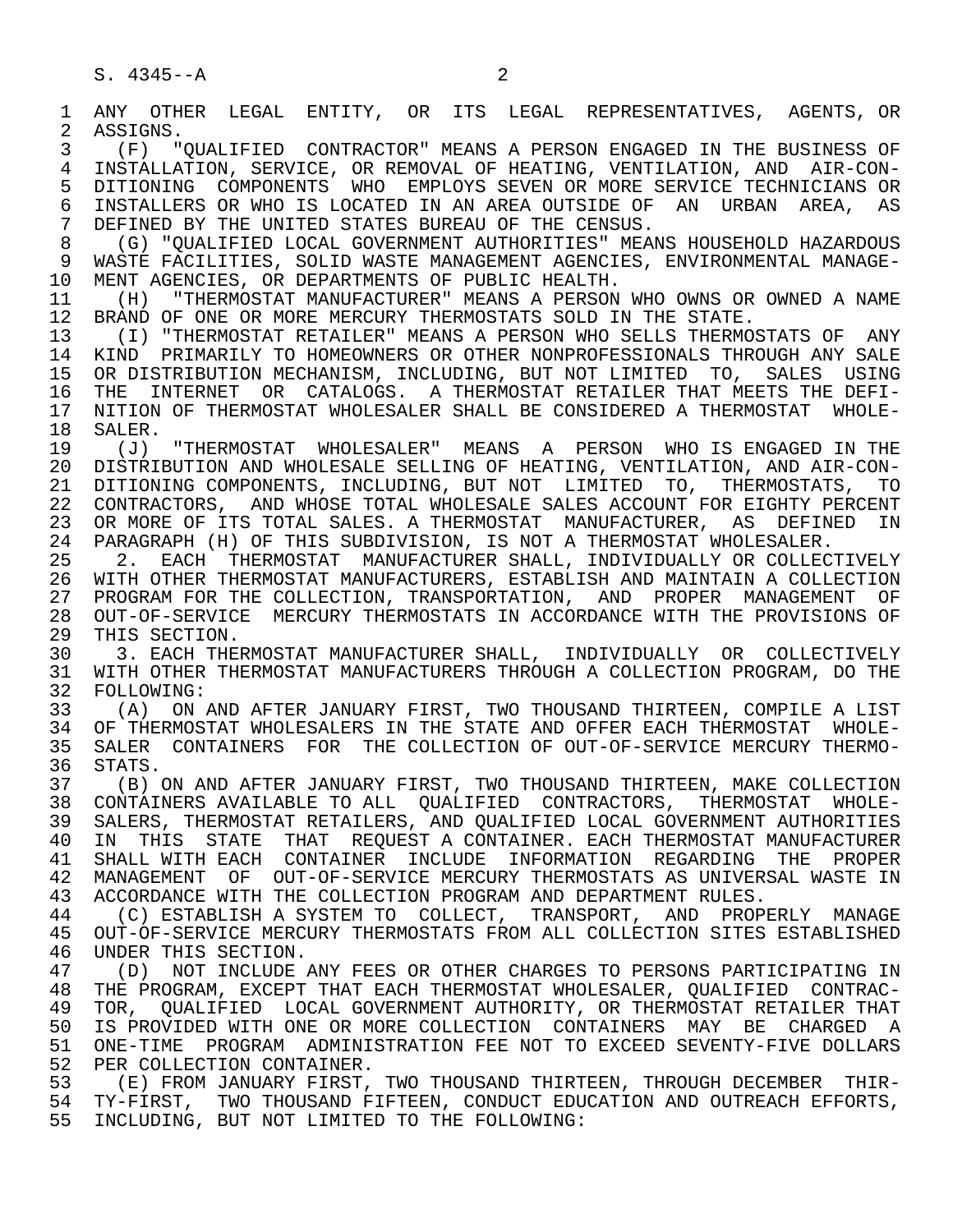1 (1) CREATE A PUBLIC SERVICE ANNOUNCEMENT PROMOTING COLLECTION AND<br>2 PROPER MANAGEMENT OF OUT-OF-SERVICE MERCURY THERMOSTATS, COPIES OF WHICH 2 PROPER MANAGEMENT OF OUT-OF-SERVICE MERCURY THERMOSTATS, COPIES OF WHICH<br>3 SHALL BE PROVIDED TO THE DEPARTMENT: SHALL BE PROVIDED TO THE DEPARTMENT;

 4 (2) ESTABLISH AND MAINTAIN A PUBLICLY ACCESSIBLE WEBSITE FOR THE 5 DISSEMINATION OF EDUCATIONAL MATERIALS TO PROMOTE THE COLLECTION OF<br>6 OUT-OF-SERVICE MERCURY THERMOSTATS. THIS WEBSITE SHALL INCLUDE TEMPLATES 6 OUT-OF-SERVICE MERCURY THERMOSTATS. THIS WEBSITE SHALL INCLUDE TEMPLATES<br>7 OF THE EDUCATIONAL MATERIALS ON THE INTERNET WEBSITE IN A FORM AND OF THE EDUCATIONAL MATERIALS ON THE INTERNET\_WEBSITE IN A FORM AND 8 FORMAT THAT CAN BE EASILY DOWNLOADED AND PRINTED. THE LINK TO THIS<br>9 WEBSITE SHALL BE PROVIDED TO THE DEPARTMENT; 9 WEBSITE SHALL BE PROVIDED TO THE DEPARTMENT;<br>10 (3) CONTACT THERMOSTAT WHOLESALERS AT LE.

10 (3) CONTACT THERMOSTAT WHOLESALERS AT LEAST ONCE A YEAR TO ENCOURAGE<br>11 THEIR SUPPORT AND PARTICIPATION IN EDUCATING THEIR CUSTOMERS ON THE 11 THEIR SUPPORT AND PARTICIPATION IN EDUCATING THEIR CUSTOMERS ON THE 12 IMPORTANCE OF AND STATUTORY REOUIREMENTS FOR THE COLLECTION AND PROPER 12 IMPORTANCE OF AND STATUTORY REQUIREMENTS FOR THE COLLECTION AND PROPER<br>13 MANAGEMENT OF OUT-OF-SERVICE MERCURY THERMOSTATS; 13 MANAGEMENT OF OUT-OF-SERVICE MERCURY THERMOSTATS;<br>14 (4) DEVELOP AND IMPLEMENT STRATEGIES TO ENCOURA

14 (4) DEVELOP AND IMPLEMENT STRATEGIES TO ENCOURAGE PARTICIPATING THER-<br>15 MOSTAT RETAILERS TO EDUCATE THEIR CUSTOMERS ON THE IMPORTANCE OF AND 15 MOSTAT RETAILERS TO EDUCATE THEIR CUSTOMERS ON THE IMPORTANCE OF AND<br>16 OPPORTUNITIES FOR COLLECTING AND RECYCLING OUT-OF-SERVICE MERCURY THER-16 OPPORTUNITIES FOR COLLECTING AND RECYCLING OUT-OF-SERVICE MERCURY THER-<br>17 MOSTATS; 17 MOSTATS;<br>18 (5) C

18 (5) CREATE AND MAINTAIN A WEB-BASED PROGRAM THAT ALLOWS CONTRACTORS<br>19 AND CONSUMERS TO IDENTIFY COLLECTION SITES FOR OUT-OF-SERVICE MERCURY 19 AND CONSUMERS TO IDENTIFY COLLECTION SITES FOR OUT-OF-SERVICE MERCURY<br>20 THERMOSTATS BY ZIP CODE IN THE STATE; 20 THERMOSTATS BY ZIP CODE IN THE STATE;<br>21 (6) PREPARE AND MAIL TO CONTRACT(

21 (6) PREPARE AND MAIL TO CONTRACTOR ASSOCIATIONS A POSTCARD OR OTHER<br>22 NOTICE THAT PROVIDES INFORMATION ON THE COLLECTION PROGRAM FOR 22 NOTICE THAT PROVIDES INFORMATION ON THE COLLECTION PROGRAM FOR<br>23 OUT-OF-SERVICE—MERCURY—THERMOSTATS; AND 23 OUT-OF-SERVICE MERCURY THERMOSTATS; AND<br>24 (7) DEVELOP INFORMATIONAL ARTICLES.

24 (7) DEVELOP INFORMATIONAL ARTICLES, PRESS RELEASES, AND NEWS STORIES<br>25 PERTAINING TO THE IMPORTANCE OF AND OPPORTUNITIES FOR COLLECTING AND 25 PERTAINING TO THE IMPORTANCE OF AND OPPORTUNITIES FOR COLLECTING AND 26 RECYCLING OUT-OF-SERVICE MERCURY THERMOSTATS AND DISTRIBUTE THOSE MATE-<br>27 RIALS TO TRADE PUBLICATIONS, LOCAL MEDIA, AND STAKEHOLDER GROUPS. 27 RIALS TO TRADE PUBLICATIONS, LOCAL MEDIA, AND STAKEHOLDER GROUPS.<br>28 (F) ON OR BEFORE JANUARY FIRST, TWO THOUSAND THIRTEEN, DEVELO

28 (F) ON OR BEFORE JANUARY FIRST, TWO THOUSAND THIRTEEN, DEVELOP AND<br>29 UPDATE AS NECESSARY EDUCATIONAL AND OTHER OUTREACH MATERIALS FOR 29 UPDATE AS NECESSARY EDUCATIONAL AND OTHER OUTREACH MATERIALS FOR 30 DISTRIBUTION TO CONTRACTORS, CONTRACTOR ASSOCIATIONS, AND CONSUMERS.<br>31 THOSE MATERIALS SHALL BE MADE AVAILABLE FOR USE BY PARTICIPATING THERMO-31 THOSE MATERIALS SHALL BE MADE AVAILABLE FOR USE BY PARTICIPATING THERMO-<br>32 STAT WHOLESALERS, THERMOSTAT RETAILERS, CONTRACTORS, AND OUALIFIED LOCAL 32 STAT WHOLESALERS, THERMOSTAT RETAILERS, CONTRACTORS, AND QUALIFIED LOCAL<br>33 GOVERNMENT AUTHORITIES, THE MATERIALS SHALL INCLUDE, BUT NOT BE LIMITED 33 GOVERNMENT AUTHORITIES. THE MATERIALS SHALL INCLUDE, BUT NOT BE LIMITED 34 TO, THE FOLLOWING: 34 TO, THE FOLLOWING:<br>35 (1) SIGNAGE, SUC

35 (1) SIGNAGE, SUCH AS POSTERS AND CLING SIGNAGE, THAT CAN BE PROMINENT-<br>36 LY DISPLAYED TO PROMOTE THE COLLECTION OF OUT-OF-SERVICE MERCURY THERMO-LY DISPLAYED TO PROMOTE THE COLLECTION OF OUT-OF-SERVICE MERCURY THERMO-37 STATS TO CONTRACTORS AND CONSUMERS; AND<br>38 (2) WRITTEN MATERIALS OR TEMPLATES OF

 38 (2) WRITTEN MATERIALS OR TEMPLATES OF MATERIALS FOR REPRODUCTION BY 39 THERMOSTAT WHOLESALERS AND THERMOSTAT RETAILERS TO BE PROVIDED TO<br>40 CUSTOMERS AT THE TIME OF PURCHASE OR DELIVERY OF A THERMOSTAT. THE MATE-40 CUSTOMERS AT THE TIME OF PURCHASE OR DELIVERY OF A THERMOSTAT. THE MATE-<br>41 RIALS SHALL INCLUDE, BUT NOT BE LIMITED TO, INFORMATION ON THE IMPOR-41 RIALS SHALL INCLUDE, BUT NOT BE LIMITED TO, INFORMATION ON THE IMPOR-<br>42 TANCE OF PROPERLY MANAGING OUT-OF-SERVICE MERCURY THERMOSTATS AND OPPOR-42 TANCE OF PROPERLY MANAGING OUT-OF-SERVICE MERCURY THERMOSTATS AND OPPOR-<br>43 TUNITIES FOR THE COLLECTION OF THOSE THERMOSTATS. 43 TUNITIES FOR THE COLLECTION OF THOSE THERMOSTATS.<br>44 (G) PROVIDE AN OPPORTUNITY FOR THE DEPARTMEI

44 (G) PROVIDE AN OPPORTUNITY FOR THE DEPARTMENT AND OTHER INTERESTED<br>45 STAKEHOLDERS TO OFFER FEEDBACK AND SUGGESTIONS ON THE COLLECTION 45 STAKEHOLDERS TO OFFER FEEDBACK AND SUGGESTIONS ON THE COLLECTION<br>46 PROGRAM. 46 PROGRAM.<br>47 4 TF

 47 4. IF THE COLLECTION PROGRAMS DO NOT COLLECTIVELY ACHIEVE THE 48 COLLECTION GOALS PROVIDED FOR IN SUBDIVISION EIGHT OF THIS SECTION FOR 49 CALENDAR YEAR TWO THOUSAND FOURTEEN, TWO THOUSAND SIXTEEN, TWO THOUSAND<br>50 EIGHTEEN OR TWO THOUSAND TWENTY, THERMOSTAT MANUFACTURERS SHALL, INDI-EIGHTEEN OR TWO THOUSAND TWENTY, THERMOSTAT MANUFACTURERS SHALL, INDI- 51 VIDUALLY OR COLLECTIVELY, SUBMIT TO THE DEPARTMENT FOR REVIEW AND 52 APPROVAL PROPOSED REVISIONS TO THE COLLECTION PROGRAMS THAT ARE DESIGNED 53 TO ACHIEVE THE GOALS IN SUBSEQUENT CALENDAR YEARS. THE PROPOSED 54 REVISIONS SHALL BE SUBMITTED TO THE DEPARTMENT WITH THE ANNUAL REPORT 55 REQUIRED IN SUBDIVISION SEVEN OF THIS SECTION.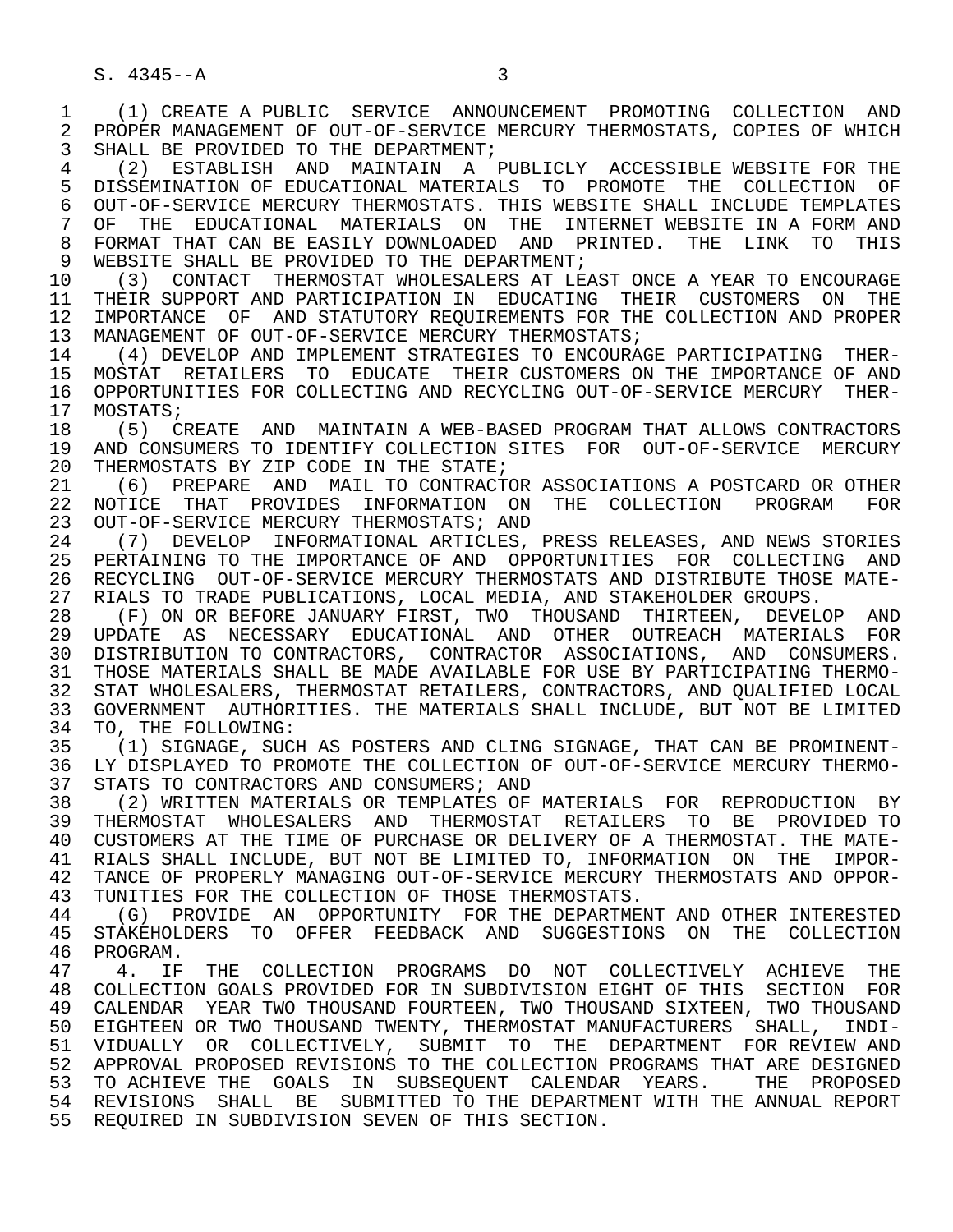1 5. WITHIN NINETY DAYS AFTER RECEIPT OF THE PROPOSED COLLECTION PROGRAM<br>2 REVISIONS REOUIRED UNDER SUBDIVISION FOUR OF THIS SECTION. THE DEPART-2 REVISIONS REQUIRED UNDER SUBDIVISION FOUR OF THIS SECTION, THE DEPART-<br>3 MENT SHALL REVIEW AND APPROVE, DISAPPROVE, OR APPROVE WITH MODIFICATIONS MENT SHALL REVIEW AND APPROVE, DISAPPROVE, OR APPROVE WITH MODIFICATIONS 4 THE PROPOSED COLLECTION PROGRAM REVISIONS.<br>5 (A) THE DEPARTMENT SHALL APPROVE PROPOSI

 5 (A) THE DEPARTMENT SHALL APPROVE PROPOSED REVISIONS IF THE DEPARTMENT 6 DETERMINES THAT THE REVISED COLLECTION PROGRAMS WILL COLLECTIVELY<br>7 ACHIEVE THE COLLECTION GOALS SET FORTH IN-SUBDIVISION-EIGHT-OF-THIS 7 ACHIEVE THE COLLECTION GOALS SET FORTH IN SUBDIVISION EIGHT OF THIS<br>8 SECTION 8 SECTION.<br>9 (B) IF

 9 (B) IF THE DEPARTMENT DETERMINES THE REVISED COLLECTION PROGRAMS WILL 10 NOT COLLECTIVELY ACHIEVE THE COLLECTION GOALS SET FORTH IN SUBDIVISION<br>11 EIGHT OF THIS SECTION, THE DEPARTMENT MAY REOUIRE MODIFICATIONS TO ONE 11 EIGHT OF THIS SECTION, THE DEPARTMENT MAY REQUIRE MODIFICATIONS TO ONE<br>12 OR MORE COLLECTION PROGRAMS THAT THE DEPARTMENT DETERMINES ARE NECESSARY 12 OR MORE COLLECTION PROGRAMS THAT THE DEPARTMENT DETERMINES ARE NECESSARY<br>13 TO ACHIEVE THE COLLECTION GOALS. MODIFICATIONS REOUIRED BY THE DEPART-13 TO ACHIEVE THE COLLECTION GOALS. MODIFICATIONS REQUIRED BY THE DEPART-<br>14 MENT MAY INCLUDE IMPROVEMENTS TO OUTREACH AND EDUCATION CONDUCTED UNDER 14 MENT MAY INCLUDE IMPROVEMENTS TO OUTREACH AND EDUCATION CONDUCTED UNDER 15 THE COLLECTION PROGRAM, EXPANSION OF THE NUMBER AND LOCATION OF<br>16 COLLECTION SITES ESTABLISHED UNDER THE PROGRAM, MODIFICATION OF THE 16 COLLECTION SITES ESTABLISHED UNDER THE PROGRAM, MODIFICATION OF THE TORM THE PORM 17 ROLES OF PARTICIPANTS, AND A FIVE DOLLAR FINANCIAL INCENTIVE IN THE FORM<br>18 OF EITHER CASH OR A COUPON OFFERED BY THE MANUFACTURER TO CONTRACTORS 18 OF EITHER CASH OR A COUPON OFFERED BY THE MANUFACTURER TO CONTRACTORS<br>19 AND CONSUMERS FOR EACH OUT-OF-SERVICE MERCURY THERMOSTAT RETURNED TO A 19 AND CONSUMERS FOR EACH OUT-OF-SERVICE MERCURY THERMOSTAT RETURNED TO A 20 COLLECTION SITE. 20 COLLECTION SITE.<br>21 (C) PRIOR TO

21 (C) PRIOR TO ISSUING ANY DECISION UNDER THIS SUBDIVISION, THE DEPART-<br>22 MENT SHALL CONSULT WITH THERMOSTAT MANUFACTURERS AND OTHER INTERESTED 22 MENT SHALL CONSULT WITH THERMOSTAT MANUFACTURERS AND OTHER INTERESTED 23 GROUPS.<br>24 (D) 5

24 (D) THERMOSTAT MANUFACTURERS SHALL BEGIN THE PROCESS TO IMPLEMENT<br>25 COLLECTION PROGRAM REVISIONS APPROVED BY THE DEPARTMENT, WITH OR WITHOUT 25 COLLECTION PROGRAM REVISIONS APPROVED BY THE DEPARTMENT, WITH OR WITHOUT 26 MODIFICATIONS, WITHIN NINETY DAYS AFTER APPROVAL.<br>27 (E) IF THE PROGRAM REVISIONS ARE DISAPPROVED.

27 (E) IF THE PROGRAM REVISIONS ARE DISAPPROVED, THE DEPARTMENT SHALL<br>28 NOTIFY THE THERMOSTAT MANUFACTURERS IN WRITING AS TO THE REASONS FOR THE 28 NOTIFY THE THERMOSTAT MANUFACTURERS IN WRITING AS TO THE REASONS FOR THE 29 DISAPPROVAL. THE THERMOSTAT MANUFACTURERS SHALL HAVE THIRTY-FIVE DAYS TO 29 DISAPPROVAL. THE THERMOSTAT MANUFACTURERS SHALL HAVE THIRTY-FIVE DAYS TO<br>30 SUBMIT A NEW COLLECTION PROGRAM REVISION. 30 SUBMIT A NEW COLLECTION PROGRAM REVISION.<br>31 6. NO LATER THAN SEPTEMBER FIRST. TWO T

31 6. NO LATER THAN SEPTEMBER FIRST, TWO THOUSAND THIRTEEN, AND NO LATER<br>32 THAN SEPTEMBER FIRST OF EACH YEAR THEREAFTER, EACH THERMOSTAT MANUFAC-32 THAN SEPTEMBER FIRST OF EACH YEAR THEREAFTER, EACH THERMOSTAT MANUFAC-<br>33 TURER SHALL, INDIVIDUALLY OR COLLECTIVELY WITH OTHER THERMOSTAT MANUFAC-33 TURER SHALL, INDIVIDUALLY OR COLLECTIVELY WITH OTHER THERMOSTAT MANUFAC-<br>34 TURERS, SUBMIT A MID-TERM REPORT ON ITS COLLECTION PROGRAM TO THE 34 TURERS, SUBMIT A MID-TERM REPORT ON ITS COLLECTION PROGRAM TO THE 35 DEPARTMENT COVERING THE SIX-MONTH PERIOD BEGINNING ON JANUARY FIRST OF 35 DEPARTMENT COVERING THE SIX-MONTH PERIOD BEGINNING ON JANUARY FIRST OF<br>36 THE YEAR IN WHICH THE REPORT IS DUE. THE MID-TERM REPORT SHALL IDENTIFY THE YEAR IN WHICH THE REPORT IS DUE. THE MID-TERM REPORT SHALL IDENTIFY 37 THE NUMBER OF OUT-OF-SERVICE MERCURY THERMOSTATS COLLECTED UNDER THE 38 PROGRAM AND A LISTING OF ALL COLLECTION SITES IN THE STATE. 38 PROGRAM AND A LISTING OF ALL COLLECTION SITES IN THE STATE.<br>39 T. NO LATER THAN APRIL FIRST, TWO THOUSAND FOURTEEN, AND

39 7. NO LATER THAN APRIL FIRST, TWO THOUSAND FOURTEEN, AND NO LATER THAN<br>40 APRIL FIRST OF EACH YEAR THEREAFTER, EACH THERMOSTAT MANUFACTURER SHALL, 40 APRIL FIRST OF EACH YEAR THEREAFTER, EACH THERMOSTAT MANUFACTURER SHALL,<br>41 INDIVIDUALLY OR COLLECTIVELY WITH OTHER THERMOSTAT MANUFACTURERS, SUBMIT 41 INDIVIDUALLY OR COLLECTIVELY WITH OTHER THERMOSTAT MANUFACTURERS, SUBMIT<br>42 AN ANNUAL REPORT ON ITS COLLECTION PROGRAM TO THE DEPARTMENT COVERING 42 AN ANNUAL REPORT ON ITS COLLECTION PROGRAM TO THE DEPARTMENT COVERING<br>43 THE ONE-YEAR PERIOD ENDING DECEMBER THIRTY-FIRST OF THE PREVIOUS YEAR. 43 THE ONE-YEAR PERIOD ENDING DECEMBER THIRTY-FIRST OF THE PREVIOUS YEAR.<br>44 EACH REPORT SHALL BE POSTED ON THE MANUFACTURER'S OR PROGRAM OPERATOR'S 44 EACH REPORT SHALL BE POSTED ON THE MANUFACTURER'S OR PROGRAM OPERATOR'S<br>45 RESPECTIVE INTERNET WEBSITE. THE ANNUAL REPORT SHALL INCLUDE, BUT NOT BE RESPECTIVE INTERNET WEBSITE. THE ANNUAL REPORT SHALL INCLUDE, BUT NOT BE 46 LIMITED TO, THE FOLLOWING:<br>47 (A) THE NUMBER OF OUT-OF

47 (A) THE NUMBER OF OUT-OF-SERVICE MERCURY THERMOSTATS COLLECTED AND 48 MANAGED UNDER THIS SECTION DURING THE PREVIOUS CALENDAR YEAR; 48 MANAGED UNDER THIS SECTION DURING THE PREVIOUS CALENDAR YEAR;<br>49 (B) THE ESTIMATED TOTAL AMOUNT OF MERCURY CONTAINED IN THE

 49 (B) THE ESTIMATED TOTAL AMOUNT OF MERCURY CONTAINED IN THE OUT-OF-SER- 50 VICE MERCURY THERMOSTATS COLLECTED UNDER THIS SECTION DURING THE PREVI-<br>51 OUS CALENDAR YEAR; 51 OUS CALENDAR YEAR;<br>52 (C) THE NUMBER O

52 (C) THE NUMBER OF OUT-OF-SERVICE MERCURY THERMOSTATS COLLECTED IN EACH 53 OTHER STATE DURING THE PREVIOUS CALENDAR YEAR; 53 OTHER STATE DURING THE PREVIOUS CALENDAR YEAR;

54 (D) AN EVALUATION OF THE EFFECTIVENESS OF THE COLLECTION PROGRAM,<br>55 INCLUDING BUT NOT LIMITED TO ITS EFFECTIVENESS RELATIVE TO OTHER STATES; INCLUDING BUT NOT LIMITED TO ITS EFFECTIVENESS RELATIVE TO OTHER STATES;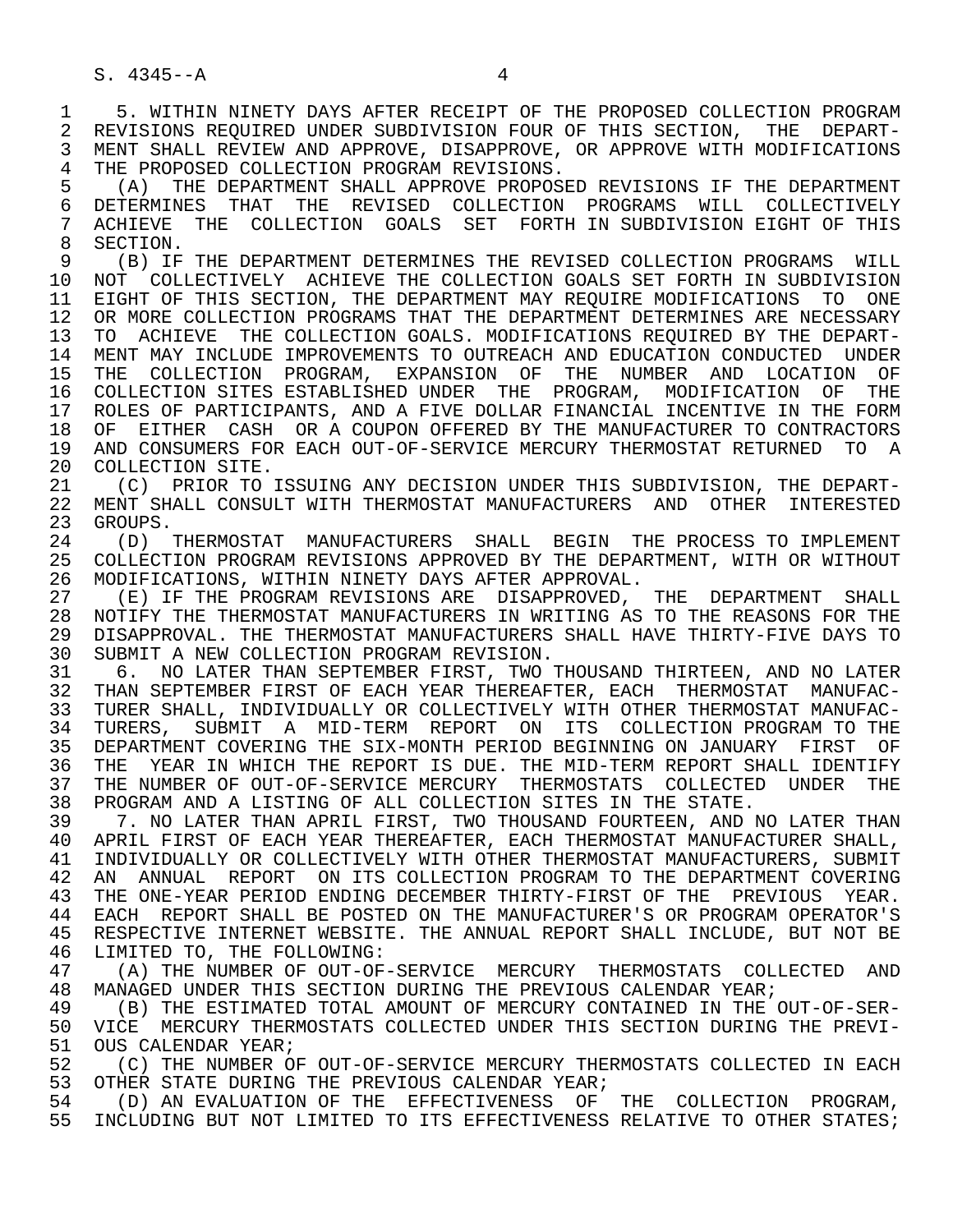1 (E) A LIST OF ALL THERMOSTAT WHOLESALERS, CONTRACTORS, QUALIFIED LOCAL 2 GOVERNMENT AUTHORITIES, AND THERMOSTAT—RETAILERS—PARTICIPATING IN THE THE RETAILLERS PARTICIPATING IN THE STREET OF 3 PROGRAM AS MERCURY THERMOSTAT COLLECTION SITES AND THE NUMBER OF 4 OUT-OF-SERVICE MERCURY THERMOSTATS RETURNED BY EACH;<br>5 (F) AN ACCOUNTING OF THE PROGRAM'S ADMINISTRATIVE 5 (F) AN ACCOUNTING OF THE PROGRAM'S ADMINISTRATIVE COSTS;<br>6 (G) A DESCRIPTION OF OUTREACH STRATEGIES EMPLOYED UNDER 6 (G) A DESCRIPTION OF OUTREACH STRATEGIES EMPLOYED UNDER PARAGRAPH (E)<br>7 OF SUBDIVISION THREE OF THIS SECTION; OF SUBDIVISION THREE OF THIS SECTION; 8 (H) EXAMPLES OF OUTREACH AND EDUCATIONAL MATERIALS USED UNDER PARA-<br>9 GRAPH (F) OF SUBDIVISION THREE OF THIS SECTION; 9 GRAPH (F) OF SUBDIVISION THREE OF THIS SECTION;<br>10 (T) THE INTERNET WEBSITE ADDRESS OR ADDRESSES 10 (I) THE INTERNET WEBSITE ADDRESS OR ADDRESSES WHERE THE ANNUAL REPORT 11 MAY BE VIEWED ONLINE; 11 MAY BE VIEWED ONLINE;<br>12 (J) A DESCRIPTION O 12 (J) A DESCRIPTION OF HOW THE OUT-OF-SERVICE MERCURY THERMOSTATS WERE 13 MANAGED; 13 MANAGED;<br>14 (K) A 14 (K) ANY MODIFICATIONS THAT THE THERMOSTAT MANUFACTURER HAS MADE OR IS<br>15 PLANNING TO MAKE IN ITS COLLECTION PROGRAM; AND 15 PLANNING TO MAKE IN ITS COLLECTION PROGRAM; AND<br>16 (L) THE IDENTIFICATION OF A COLLECTION PROGRAM 16 (L) THE IDENTIFICATION OF A COLLECTION PROGRAM CONTACT AND THE BUSI-<br>17 NESS PHONE NUMBER, MAILING ADDRESS, AND E-MAIL ADDRESS FOR THE CONTACT. 17 NESS PHONE NUMBER, MAILING ADDRESS, AND E-MAIL ADDRESS FOR THE CONTACT.<br>18 8. THE COLLECTION PROGRAMS ESTABLISHED BY THERMOSTAT MANUFACTURER 18 8. THE COLLECTION PROGRAMS ESTABLISHED BY THERMOSTAT MANUFACTURERS<br>19 IINDER THIS SECTION SHALL BE DESIGNED TO COLLECTIVELY ACHIEVE THE FOLLOW-19 UNDER THIS SECTION SHALL BE DESIGNED TO COLLECTIVELY ACHIEVE THE FOLLOW-<br>20 ING STATEWIDE GOALS: 20 ING STATEWIDE GOALS:<br>21 (A) FOR CALENDAR Y 21 (A) FOR CALENDAR YEAR TWO THOUSAND THIRTEEN, THE COLLECTION OF AT<br>22 LEAST SEVENTY-FIVE THOUSAND MERCURY THERMOSTATS TAKEN OUT OF SERVICE IN 22 LEAST SEVENTY-FIVE THOUSAND MERCURY THERMOSTATS TAKEN OUT OF SERVICE IN<br>23 THE STATE DURING THE CALENDAR YEAR. THE STATE DURING THE CALENDAR YEAR. 24 (B) FOR CALENDAR YEAR TWO THOUSAND FOURTEEN, THE COLLECTION OF AT<br>25 LEAST TWENTY-TWO THOUSAND FIVE HUNDRED MERCURY THERMOSTATS TAKEN OUT OF LEAST TWENTY-TWO THOUSAND FIVE HUNDRED MERCURY THERMOSTATS TAKEN OUT OF 26 SERVICE IN THE STATE DURING THE CALENDAR YEAR.<br>27 (C) FOR CALENDAR YEARS TWO THOUSAND FIFTEEN T 27 (C) FOR CALENDAR YEARS TWO THOUSAND FIFTEEN THROUGH TWO THOUSAND TWEN-<br>28 TY-TWO, THE COLLECTION GOALS SHALL BE ESTABLISHED BY THE DEPARTMENT. THE 28 TY-TWO, THE COLLECTION GOALS SHALL BE ESTABLISHED BY THE DEPARTMENT. THE 29 DEPARTMENT SHALL ESTABLISH COLLECTION GOALS NO LATER THAN NOVEMBER 29 DEPARTMENT SHALL ESTABLISH COLLECTION GOALS NO LATER THAN NOVEMBER 30 FIRST, TWO THOUSAND FOURTEEN FOR CALENDAR YEAR TWO THOUSAND FIFTEEN, AND 31 NOVEMBER FIRST ANNUALLY THEREAFTER FOR EACH SUBSEQUENT YEAR. THE<br>32 COLLECTION-GOALS-ESTABLISHED-BY-THE-DEPARTMENT-SHALL-MAXIMIZE-THE-ANNUAL COLLECTION GOALS ESTABLISHED BY THE DEPARTMENT SHALL MAXIMIZE THE ANNUAL 33 COLLECTION OF OUT-OF-SERVICE MERCURY THERMOSTATS IN THE STATE. IN DEVEL- 34 OPING THE COLLECTION GOALS, THE DEPARTMENT SHALL TAKE INTO ACCOUNT, AT A 35 MINIMUM, (I) THE EFFECTIVENESS OF COLLECTION PROGRAMS FOR OUT-OF-SERVICE 36 MERCURY THERMOSTATS IN THE STATE AND OTHER STATES, INCLUDING EDUCATION 37 AND OUTREACH EFFORTS, (II) COLLECTION REQUIREMENTS IN OTHER STATES,<br>38 (III) ANY REPORTS OR STUDIES ON THE NUMBER OF OUT-OF-SERVICE MERCURY 38 (III) ANY REPORTS OR STUDIES ON THE NUMBER OF OUT-OF-SERVICE MERCURY<br>39 THERMOSTATS THAT ARE AVAILABLE FOR COLLECTION IN THIS STATE, OTHER 39 THERMOSTATS THAT ARE AVAILABLE FOR COLLECTION IN THIS STATE, OTHER<br>40 STATES, AND NATIONALLY, AND (IV) OTHER FACTORS. PRIOR TO ESTABLISHING 40 STATES, AND NATIONALLY, AND (IV) OTHER FACTORS. PRIOR TO ESTABLISHING<br>41 THE COLLECTION GOALS. THE DEPARTMENT SHALL CONSULT WITH STAKEHOLDER 41 THE COLLECTION GOALS, THE DEPARTMENT SHALL-CONSULT-WITH-STAKEHOLDER<br>42 GROUPS THAT INCLUDE, AT A MINIMUM, REPRESENTATIVES OF THERMOSTAT <sup>1</sup> GROUPS THAT INCLUDE, AT A MINIMUM, REPRESENTATIVES OF THERMOSTAT<br>43 MANUFACTURERS, ENVIRONMENTAL GROUPS, THERMOSTAT WHOLESALERS CONTRAC-43 MANUFACTURERS, ENVIRONMENTAL GROUPS, THERMOSTAT WHOLESALERS, CONTRAC-<br>44 TORS, AND THERMOSTAT RETAILERS. 44 TORS, AND THERMOSTAT RETAILERS.<br>45 9. ALL CONTRACTORS, THERMOSTAT 9. ALL CONTRACTORS, THERMOSTAT WHOLESALERS, THERMOSTAT MANUFACTURERS, 46 AND THERMOSTAT RETAILERS PARTICIPATING IN THE PROGRAM SHALL HANDLE AND<br>47 MANAGE THE OUT-OF-SERVICE MERCURY THERMOSTATS IN A MANNER THAT IS MANAGE THE OUT-OF-SERVICE MERCURY THERMOSTATS IN A MANNER THAT IS 48 CONSISTENT WITH THE PROVISIONS OF THE COLLECTION, TREATMENT AND DISPOSAL 49 OF REFUSE AND OTHER SOLID WASTE AS REGULATED BY THE DEPARTMENT. 49 OF REFUSE AND OTHER SOLID WASTE AS REGULATED BY THE DEPARTMENT.<br>50 10. ON AND AFTER JULY FIRST, TWO THOUSAND THIRTEEN, NO T 50 10. ON AND AFTER JULY FIRST, TWO THOUSAND THIRTEEN, NO THERMOSTAT<br>51 WHOLESALER SHALL SELL, OFFER TO SELL, DISTRIBUTE, OR OFFER TO DISTRIBUTE 51 WHOLESALER SHALL SELL, OFFER TO SELL, DISTRIBUTE, OR OFFER TO DISTRIBUTE<br>52 THERMOSTATS UNLESS THE WHOLESALER: 52 THERMOSTATS UNLESS THE WHOLESALER:<br>53 (A) PARTICIPATES AS A COLLECTION 53 (A) PARTICIPATES AS A COLLECTION SITE FOR OUT-OF-SERVICE MERCURY THER-<br>54 MOSTATS;

54 MOSTATS;<br>55 (B) US 55 (B) USES THE CONTAINERS PROVIDED BY THE COLLECTION PROGRAM TO FACILI-<br>56 TATE COLLECTION OF OUT-OF-SERVICE MERCURY THERMOSTATS BY CONTRACTORS; TATE COLLECTION OF OUT-OF-SERVICE MERCURY THERMOSTATS BY CONTRACTORS;